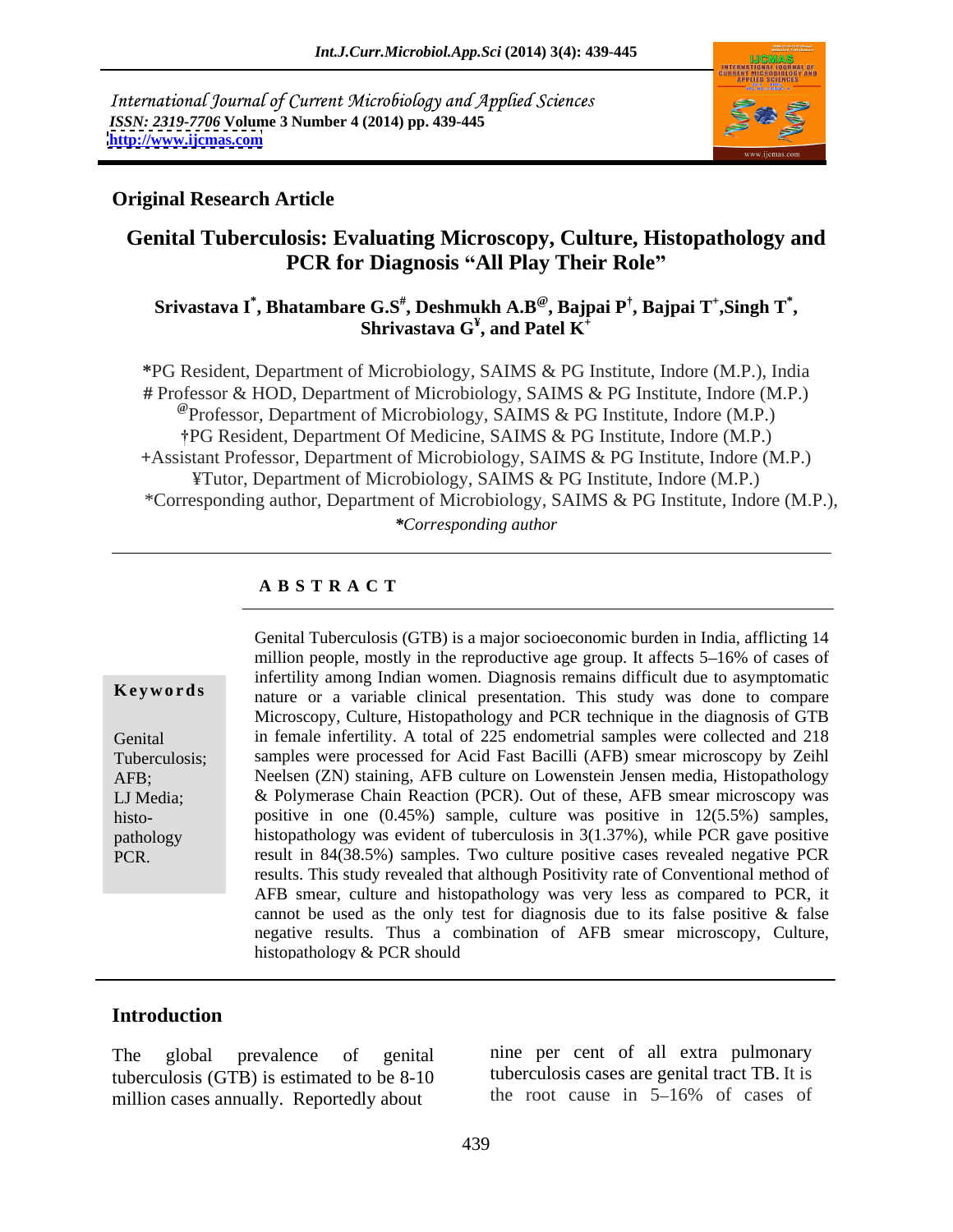infertility among Indian women. (Bose M, technique, in the diagnosis of GTB in 2011; Malhotra *et al*., 2012). Genital tract TB is a chronic disease that often presents with low grade symptomatology and very few specific complaints. Presenting **Materials and Methods** symptoms are generally varied; infertility being the most frequent clinical The present prospective study was carried presentation (43-74%). Other clinical out in the Departments of Microbiology, presentations include oligomenorrhoea (54%), amenorrhoea (14%), menorrhagia Laboratory of a tertiary care hospital (19%), abdominal pain (42.5%), located in Central India. A total of 225 dyspareunia (5-12%) and dysmenorrhoea (12-30%). (Bose M, 2011) The tubercle February 2013 to July 2013 from patients bacilli reach the genital tract mainly by with provisional clinical diagnosis of haematogenous spread from foci outside the genitalia. Haematogenous spread of (IVF) centre of our institute. All samples TB bacilli to the fallopian tubes results in received in the laboratory were processed involvement of the sub mucosa for Acid Fast Bacilli (AFB) smear (endosalpingitis) at the outer ends with gradual spread medially to the staining), AFB culture on Lowenstein endometrium. Direct spread of infection to Jensen media, histopathology and the fallopian tubes results in Polymerase Chain Reaction (PCR). exopsalpingitis with tubercle on the surface. The fallopian tube is the initial The samples were processed for site of involvement, affected in almost all microscopy and culture for which cases, followed by endometrium in 50-90 Endometrial tissue biopsy were received per cent of cases (Thangappah *et al.*2011). in a sterile container and was crushed as Diagnostic dilemma arises because of the finely as possible with a homogenizer for varied clinical presentation of the disease, 1 min. and a direct smear was prepared confounded by diverse results on imaging, from it. The grinded tissue was digested laparoscopy, histopathology and and decontaminated by Lyfectol kit (Tulip bacteriological tests, each of which has its Diagnostics). Both the direct and limitation in diagnostic sensitivity and specificity. Any method that is used to staining method. The concentrated diagnose GTB should be highly sensitive samples were also inoculated on LJ media. to diagnose the disease reliably in its early The LJ media were incubated at  $37^{\circ}$ C stage, so that treatment may improve the under aerobic conditions and monitored prospects of cure before the tubes are for eight weeks regularly. (Bailey and damaged beyond recovery (Bhanu et Scott's 9<sup>th</sup> ed.) The Mycobacterial species *al*.,2005). A definite diagnosis can be were identified in positive cultures by made by positive mycobacterial culture biochemical test and MPT64Ag card test which still is the gold standard test but as GTB is bacteriologically mute, newer methods like PCR aids in diagnosis. The objective of this study was to compare portion of the endometrial tissue was fixed

female infertility.

# **Materials and Methods**

Histopathology and Central Research endometrial samples were collected from infertility made in the InVitroFertility microscopy by Ziehl Neelsen (ZN Jensen media, histopathology and

The samples were processed microscopy and culture for which Diagnostics). Both the direct and concentrated smears were stained by ZN staining method. The concentrated  ${}^{0}C$ (SD Bioline Standard Diagnostics Inc ).

smear, culture, histopathology and PCR in 10 per cent formalin; routine processing Further for histopathological studies, a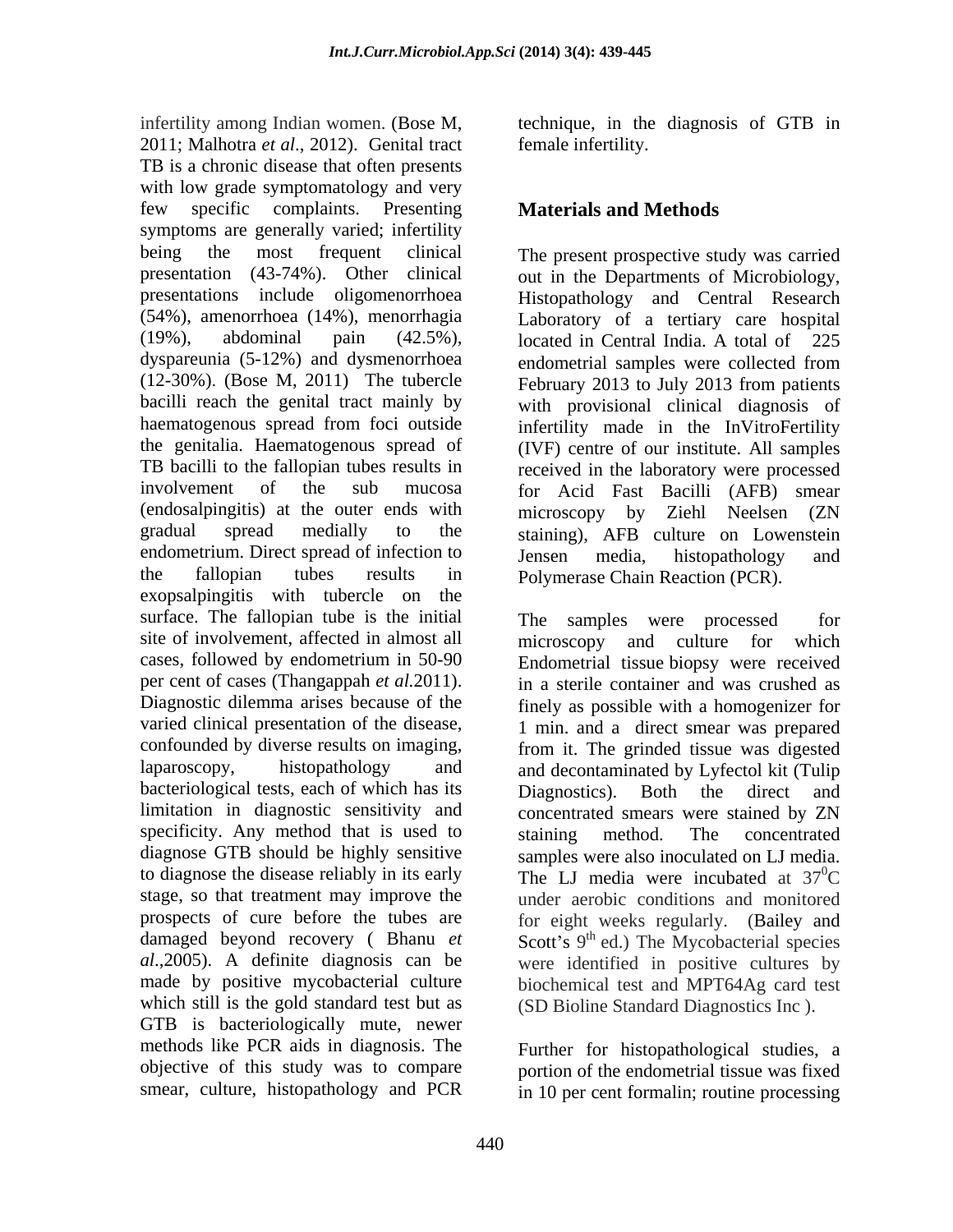and eosin. Presence of caseating (12/86) were positive by Culture, 3.48% lymphocytes, plasma cells and giant cells

The endometrial samples were also histopathology and ten were positive by processed for PCR. Deoxyribose Nucleic PCR also. Out of the three histopathology Acid (DNA) extraction was done using positive samples, only one sample was Qiagen. QUamp DNA mini kit. Nested positive by microscopy, two were culture PCR against the most conserved region positive and all three were positive by insertion sequence IS6110 of *M.*  PCR also. Out of the 84 PCR positive *tuberculosis* was performed by a samples, only one sample was positive by commercial kit method from Appliae microscopy, ten (4.5%) were culture Biosystem, Bangalore (India) in PTC – positive while three (1.3%) were positive Applied Biosystem 2720, Thermocycler Inc., USA. Following amplification, gel Among culture negative 206 samples all electrophoresis of the products was done were negative by smear microscopy, using 1.5% agarose gel and the bands were histopathology was positive in one sample observed under ultraviolet light. The PCR and PCR yielded positive result in 74 product giving a clear band at 123bp base samples. Thus among culture positive pair indicated positivity of the sample. Samples PCR was not able to detect

Out of the 225 endometrium samples considered for study, 218 samples were further tested (seven samples were rejected being inappropriate or insufficient) by microscopy, culture, histopathology and PCR methods. Among these, 86 (39.45%) samples were found to be positive by at common site for Mycobacterium least one of the test methods and only one (0.45%) sample was found to be positive

Out of 218 samples tested, only one (0.45%) sample was positive by patients presenting with infertility cannot microscopy, 12(5.5%) samples were be ruled out( Luqman *et al.,* 1997). positive by culture only, three (1.3%) samples were positive by histopathology alone and 84(38.5%) samples were positive by only PCR (Figure 1). Out of total positive 86 samples, 1.16% (1/86)

was done and stained with haemotoxylin were positive by smear microscopy, 13.9% granulomas surrounded by epitheloid cells, (3/86) were positive by histopathology were diagnostic of tuberculosis Among the 12 culture positive samples, (Thangappah *et al.*, 2011). Thangappah *et al.*, 2011). Thangappah *et al.*, 2011). (Chawla *et al.,* 2009) Mycobacterium in 2 cases while it **Results and Discussion** culture negative samples. (12/86) were positive by Culture, 3.48% and, 97.6% (84/86) were positive by PCR. microscopy, two were positive by by histopathology method also. [Table 1] additionally detected positivity in 74 culture negative samples.

> As culture is considered the gold standard, the comparative evaluation of the various methods with respect to culture has been done in Table 2.

by all the four methods. tuberculosis. (Ron *et al.,* 1996) In Genitourinary tract is the second most common site for Mycobacterium tuberculosis infection after lungs. Such infections usually occur secondary to renal communities where TB is still a major health problem, the possibilities of GTB in

> Demonstration of Mycobacteria on smear and culture, used as a gold standard, is the most specific test for diagnosis of TB. Although mycobacterial demonstration in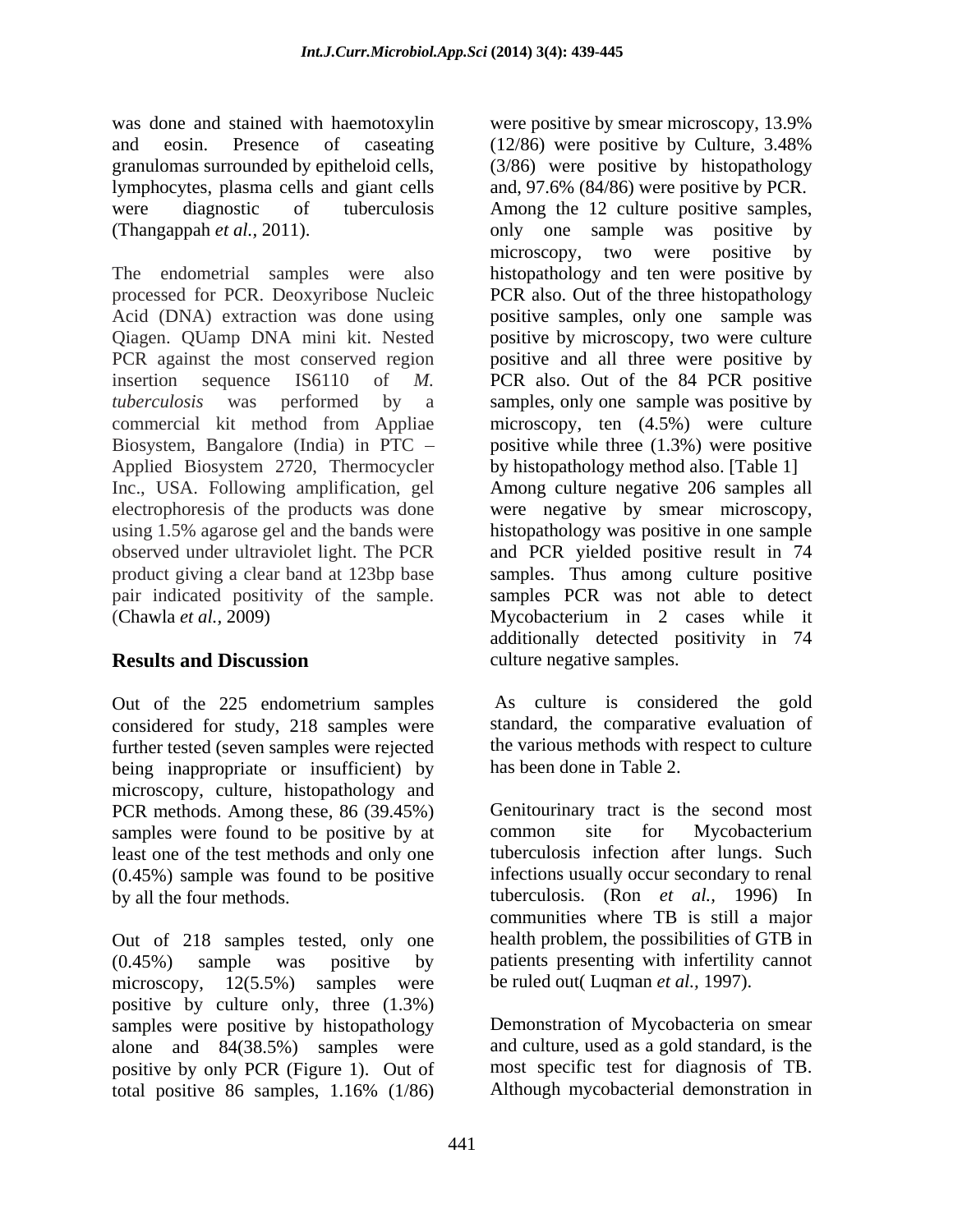the diagnosis of pulmonary TB where there is a high bacterial burden, the very utility in extra-pulmonary TB (Jassawalla ,

specific advantages of being a conclusive overall detection rate of smear microscopy was low as 0.45% which was similar to the finding of other studies i.e. 0.4%, 1.23%, PCR was found to be positive in 38.5% of

this study, which was in agreement with 5.2% reported by Thangappah *et al.*(2011) 3.2% reported by Bhanu *et al.*(2005), sensitive than culture in the present study. 8.28% by Malhotra *et al.* (2012) and other However Malhotra *et al.*(2012) reported studies (3.3% - 10.6%) (Bose M, 2011). Thine times more sensitivity, and Bhanu et This difference could be attributed to the *al.* (2005) reported PCR to be 14 times use of liquid culture medium which more sensitive than culture. This increases the positivity rate. The difference could be attributed to use of real radiometric culture BACTEC has a time PCR by Malhotra *et al.* (2012) and sensitivity of 80- 90% whereas the LJ medium has a sensitivity of only 30- 35%. *al.*(2005). Use of multiplex PCR with (Malhotra *et al*., 2012) This high genus specific and MTb primers, detection sensitivity is particularly useful in cases of of mRNA instead of DNA, can further genital TB as traditional methods show help in proper diagnosis of PCR (Chhabra poor recovery of AFB.  $et al., 1986$ .

*tuberculosis.* But due to the secondary nature of the genital tuberculosis, the

examination of sputum is the mainstay of infecting organisms are sparse in number, low sensitivity for diagnosis of easily missed. Histology demonstrates the paucibacillary disease limits its practical typical caseous granulomatous lesions 2006). are highly suggestive of TB but are not Microscopy for AFB can provide a quick infections, syphilis, leprosy, rheumatoid diagnosis of poor sensitivity while arthriris, systemic lupus erythematous, conventional bacteriology for isolation and pneumoconiosis and sarcoidosis (Misra et identification of Mycobacteria has its al., 1996). Chhabra *et al.*(1986) suggested diagnostic test. This study reveals that complementary and neither is completely the sampled site may not represent the infected area and the infected site can be with giant epitheloid cells. Such lesions diagnostic, as these also appear in fungal that histology and bacteriology both are dependable. The set of the set of the set of the set of the set of the set of the set of the set of the set of the set of the set of the set of the set of the set of the set of the set of the set of the set of the set of t

1.6% and 2.7% reported by Agrawal *et*  the samples consistent with the studies *al.* (1993), Misra *et al.* **(**1996),Bhanu *et*  done by Malhotra *et al*.(2012) who *al.* (2005) and Malhotra *et al.* (2012) reported 23.78% positivity, Thangappah *et*  respectively. <br>
respectively. al. (2011) who reported 36.7% positivity,<br>
but still higher positivity rate of 56% was<br>
culture positivity was found to be 5.5% in seen in studies by Bhanu *et al.* (2005). PCR was found to be positive in 38.5% of *al.*(2011) who reported 36.7% positivity, but still higher positivity rate of 56% was seen in studies by Bhanu *et al.*(2005)**.**

> PCR was found to be seven times more nine times more sensitivity, and Bhanu *et*  more sensitive than culture. This use of *mpt64* based PCR by Bhanu *et et al.,* 1986).

Three samples (1.37%) were found to be However, there were two samples which positive by histopathology in our case, out were culture positive but PCR negative. of which one sample was found to be Similar observation was also made by culture negative. Histopathological Rozati *et al.*(2006). This could be due to examination is easy, quick and cheap and contamination of the sample with heparin provides characteristic features of *M.*  which is a known PCR inhibitor, absence of even a single AFB in the sample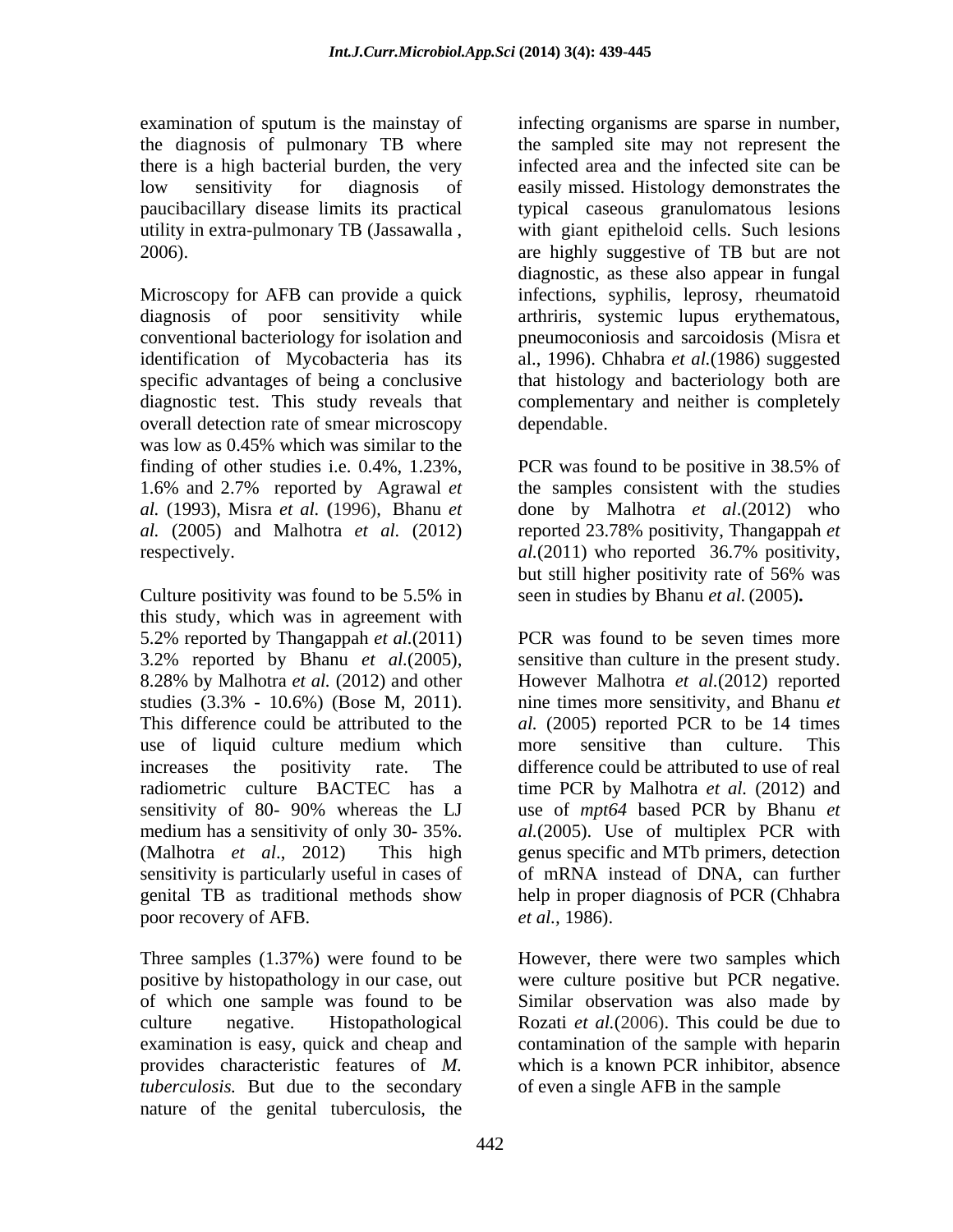### *Int.J.Curr.Microbiol.App.Sci* **(2014) 3(4): 439-445**

| Total : 218 (Positive: 84 i. e 38.5%) |      |           |                |            |                   |              |            |                                         |
|---------------------------------------|------|-----------|----------------|------------|-------------------|--------------|------------|-----------------------------------------|
| Microscopy   Culture                  |      | Histo-    | $PCR$ Culture+ |            | Culture+          | Histo-       |            | Culture+ Microscopy+<br>Histo- Culture+ |
|                                       |      | Pathology |                | <b>PCR</b> | Histo-            | $Pathology+$ |            |                                         |
|                                       |      |           |                |            | $\vert$ Pathology | PCR          | Pathology+ | Histo-                                  |
|                                       |      |           |                |            |                   |              | PCR        | Pathology+                              |
|                                       |      |           |                |            |                   |              |            | <b>PCR</b>                              |
|                                       |      |           |                |            |                   |              |            |                                         |
| 0.45%                                 | 5.5% | 1.3%      | $138.5\%$      | 4.5%       | 0.9%              | 3%           | 0.9%       | 0.45%                                   |

**Table.1** Results of samples by various detection methods

**Table.2** Comparison of the methods used for detection of Mycobacterium

| Sample size                        | $(n=218)$        | Culture         | Culture          |
|------------------------------------|------------------|-----------------|------------------|
|                                    |                  | positive $(12)$ | negative $(206)$ |
| Smear microscopy   Positive $(01)$ |                  | $1(0.45\%)$     |                  |
| (218)                              | Negative $(217)$ | $11(5.04\%)$    | 206(94.4%)       |
| Histopathology                     | Positive $(03)$  | $2(0.92\%)$     | $1(0.45\%)$      |
| (218)                              | Negative $(215)$ | $10(4.5\%)$     | 205(94.03%)      |
| PCR(218)                           | Positive $(84)$  | $10(4.5\%)$     | 74 (33.94%)      |
|                                    | Negative (314)   | $2(0.92\%)$     | 132(60.55%)      |

**Figure.1** Pie Diagram showing percentage positivity by various methods

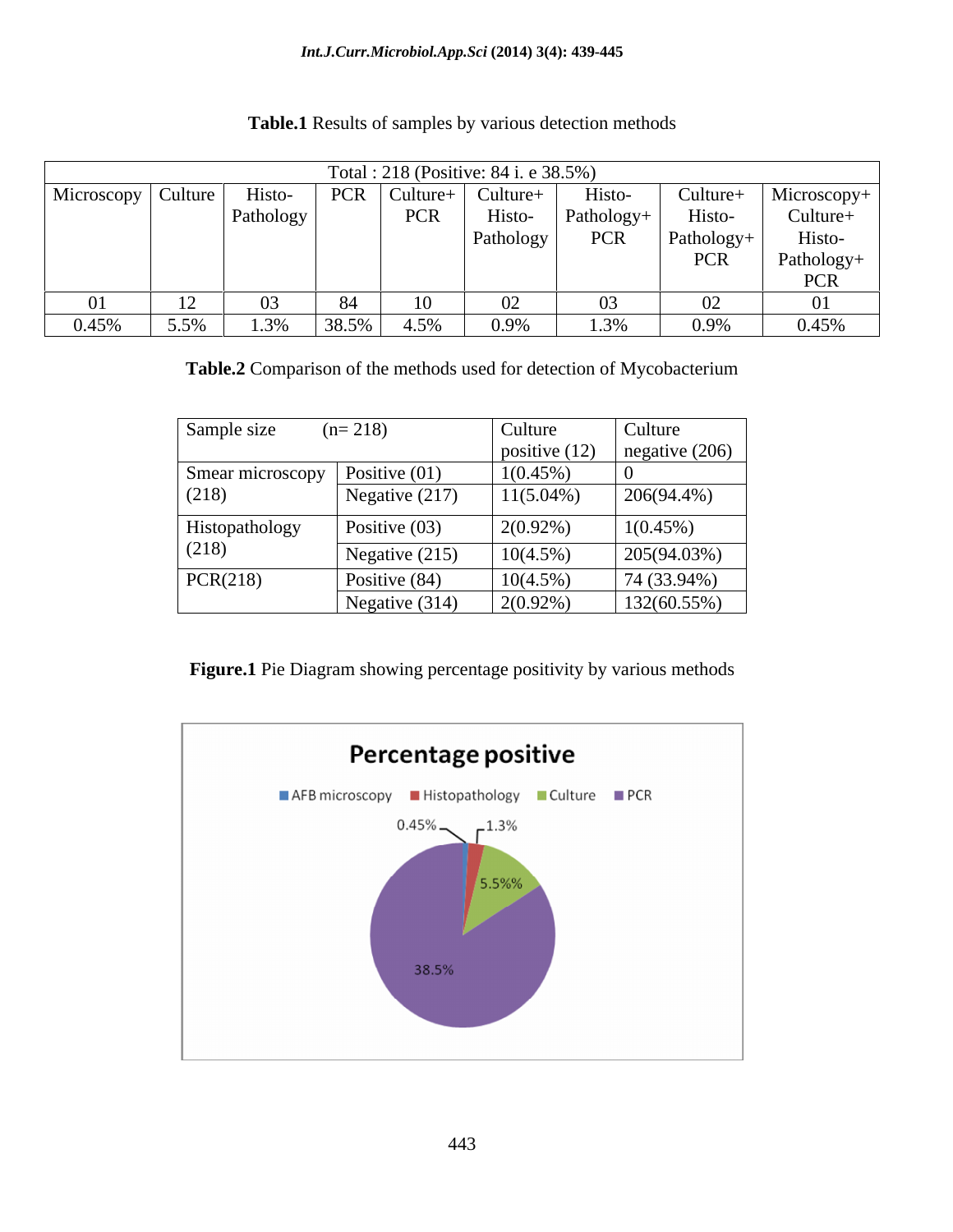collected, presence of species of an opportunity and laboratory facilities for Mycobacterium other than tuberculosis and high salt concentration of a specimen which interferes with the PCR results. It is **References** also shown that mycobacterial DNA amplification was compromised when the human: bacterial genome ratio was at least 190:1. As endometrial samples are always mixed with blood, this could possibly explain the false negative results in this  $q_7$ study. A negative PCR may result in missing the diagnosis in a few cases. This sophisticated technique is also limited by the need for a suitable infrastructure and <br>13. St. Louis: Andrew Allen: 1994. p. high cost of the test. Though PCR is a very 590-633. rapid and sensitive test for diagnosis of GTB in clinically relevant time but the false negative result is an important limitation in this study. Also PCR cannot distinguish between live and dead bacilli and there is a small risk of false positive results. (Kaul, 2001; Soini *et al*.,2001; Park , 2003). To conclude, rapid, sensitive and specific molecular diagnostic tuberculosis: How long will it elude modalities like PCR play an important role in diagnosis of GTB. Therefore, when 13-14. GTB is suspected clinically, but the PCR results are negative, it indicates the need for further evaluation using other  $\qquad$  cultures for *Mycobacterium* diagnostic tests and repeat testing to confirm/exclude diagnosis and it is at this  $36:146-9$ . step at which culture histopathology plays

Further there were few limitations of the  $\rho_{\text{ev}}$  Ctries: 3:83.7 present study which were use of solid culture media which has less positivity as compared to liquid media. Detailed clinical profile of the patient were not evaluated and Laproscopic correlation if done, would have helped for specific

Author like to thank the Management and Dean of SAIMS & PG Institute to provide

carrying out the present study.

# **References**

- Agarwal J, Gupta JK. 1993. Female genital tuberculosis  $-$  a retrospective clinicopathological study of 501 cases. Indian J Pathol Microbiol.; 36, 389 97.
- Betty A, Forbes D, Sahm AS, Weissfe LF. Mycobacteria. In: Bailey and Scott's Diagnostic Microbiology.  $9<sup>th</sup>$  ed. Ch.  $th$  ad  $C<sub>b</sub>$ ed. Ch. 13. St. Louis: Andrew Allen; 1994. p. 590-633.
- Bhanu NV, Singh UV ,Chakraborty M, Suresh N, Arora J, Rana T. et al. 2005 Improved diagnostic value of PCR in the diagnosis of female genital tuberculosis leading to infertility. Journal of Medical Microbiology.; 54,  $927 - 31.$
- Bose M. 2011. Female genital tract diagnosis? Indian J Med Res.; 134, 13-14.
- Chhabra S, Narang P, Gupte N. 1986. A study of 150 cases of endometrial cultures for *Mycobacterium tuberculosis*. *J Obstet Gynaecol Indi.* ; *36* : 146-9.
- an important role. Rao PS, Bhat SS. 2009. PCR for M. Chawla K, Gupta S, Mukhopadhyay C, tuberculosis in tissue samples. J Infect Dev Ctries: 3:83-7.
	- Jassawalla MJ. 2006 Genital tuberculosis A diagnostic dilemma. J Obstet Gynecol India. ; 56(3), 203-4.
	- Kaul KL. 2001 Molecular detection of *Mycobacterium tuberculosis*: Impact on patient care. Clin Chem;47:1553-8.
- diagnosis. Luqman M, Mirza MD, Razzaq I. 1997. A **Acknowledgment** and interesting the curretage in cases of infertility in histopathological study of endometrial females. Pak Armed Forces Med J;47: 12-6.